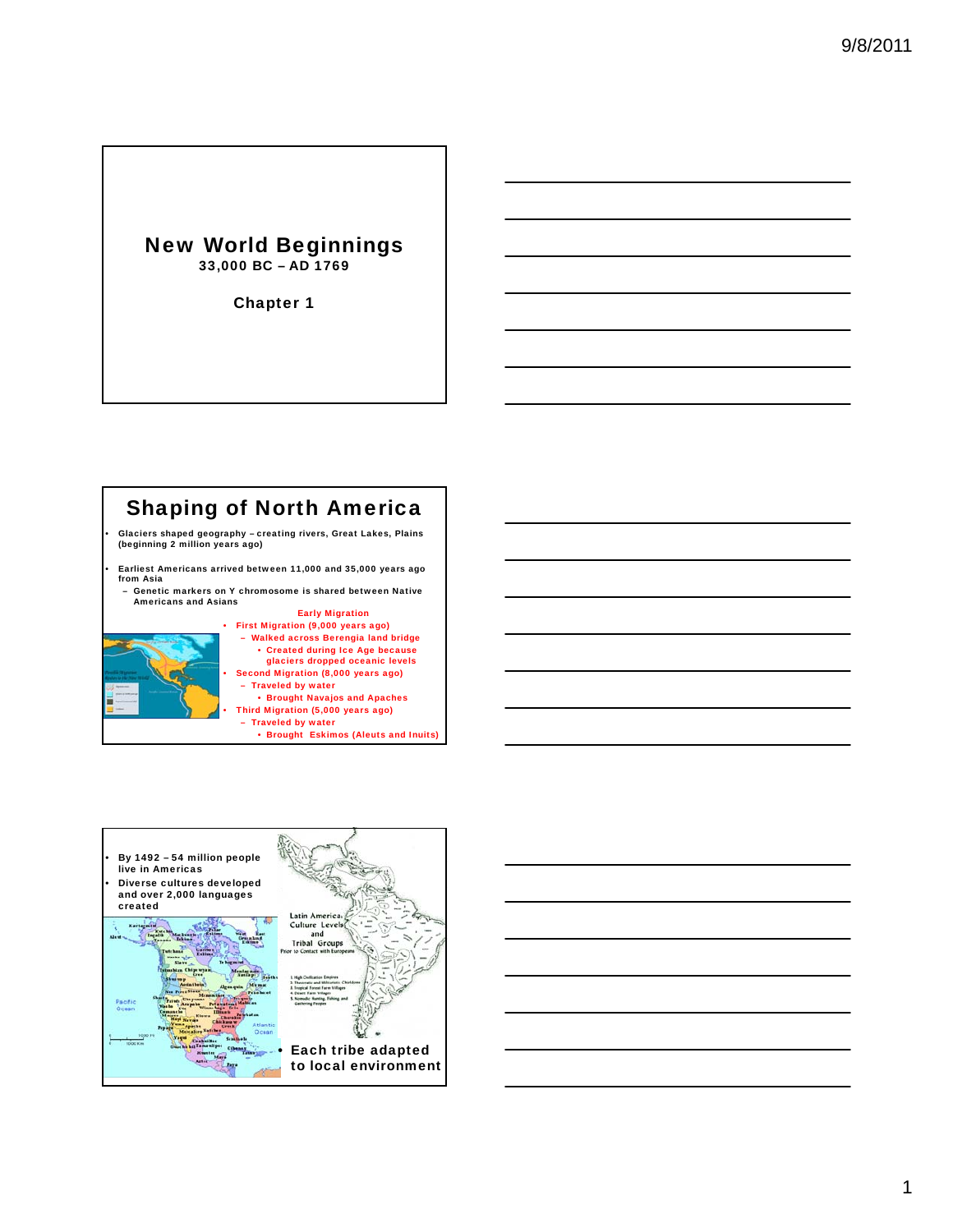

## Earliest Americans

• Mound Builders and Mississippian Culture

- Built towns in flood plains for fertile soil
- Had connections to Mexico
- Cahokia 40,000 residents was in western Illinois
- Built temples and houses on top of mounds
- Began serious decline in 1350

• Three Sister Farming

- American Southeast Creek, Choctaw, Cherokee
- 
- Beans, Squash, Corn grown together
- Improves diet, led to large populations



#### Earliest Americans

• Eastern Woodlands

- Iroquois League • Created by Hiawatha
	- Mohawk, Seneca, Oneida,
	- Onondaga and Cayuga • council's leaders chosen by
	- women
	- planned for defense, supported cooperation between member<br>tribes
- built longhouses
- Had communal property
- Native Americans believed people should live with environment, not control it
- Lineage and custom based societies – When massive death from disease and war, it destroyed culture

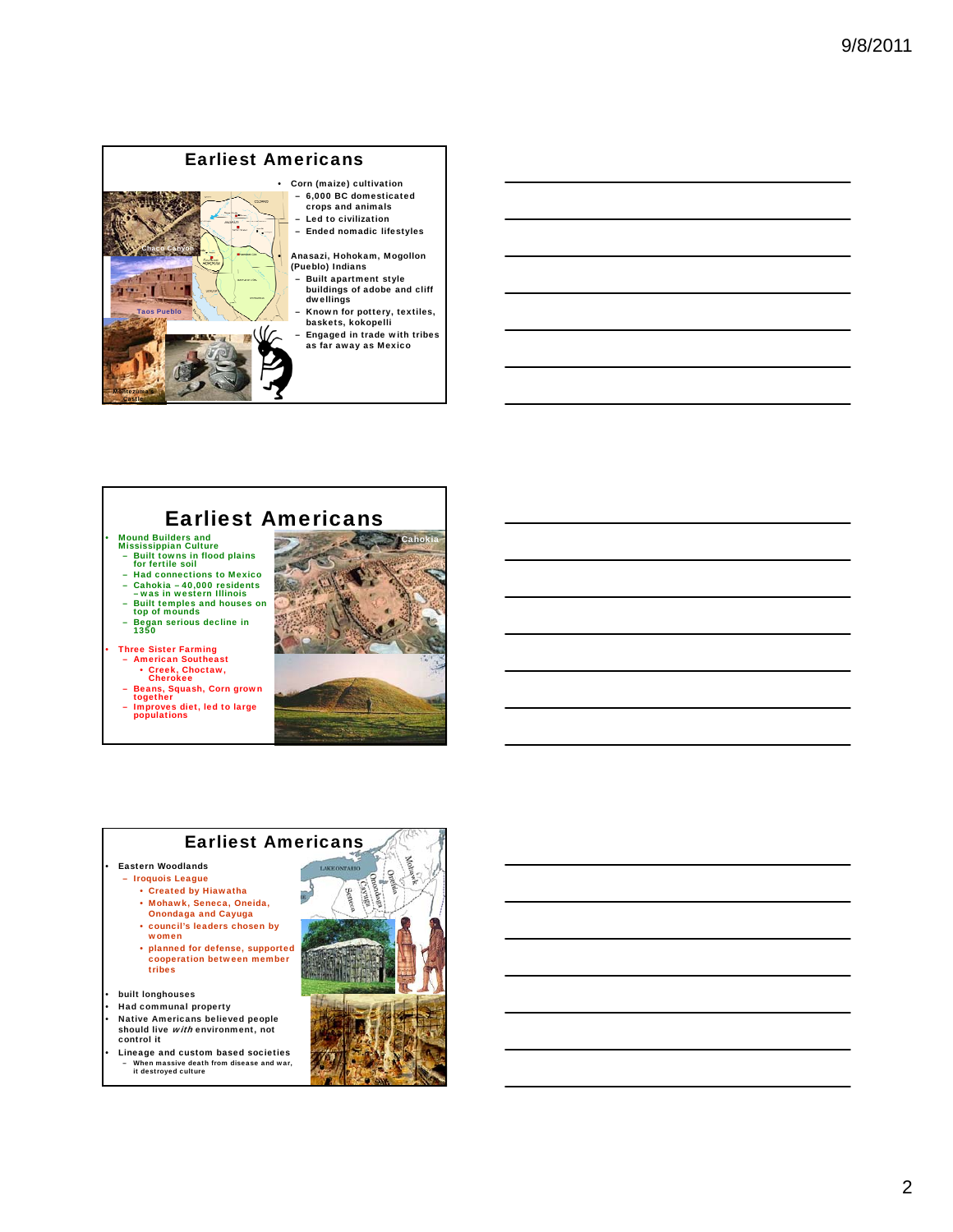





• Marco Polo travelled to China, lived there 17 years and wrote book – Described wealth and products of China

– Trade over Silk Road and through Arabia was slow and expensive

• Contributed to development of Italian trading states of Genoa, Florence, Pisa and Venice

– Wealth created by trade made capital available for investment and encouraged people to seek more efficient trade routes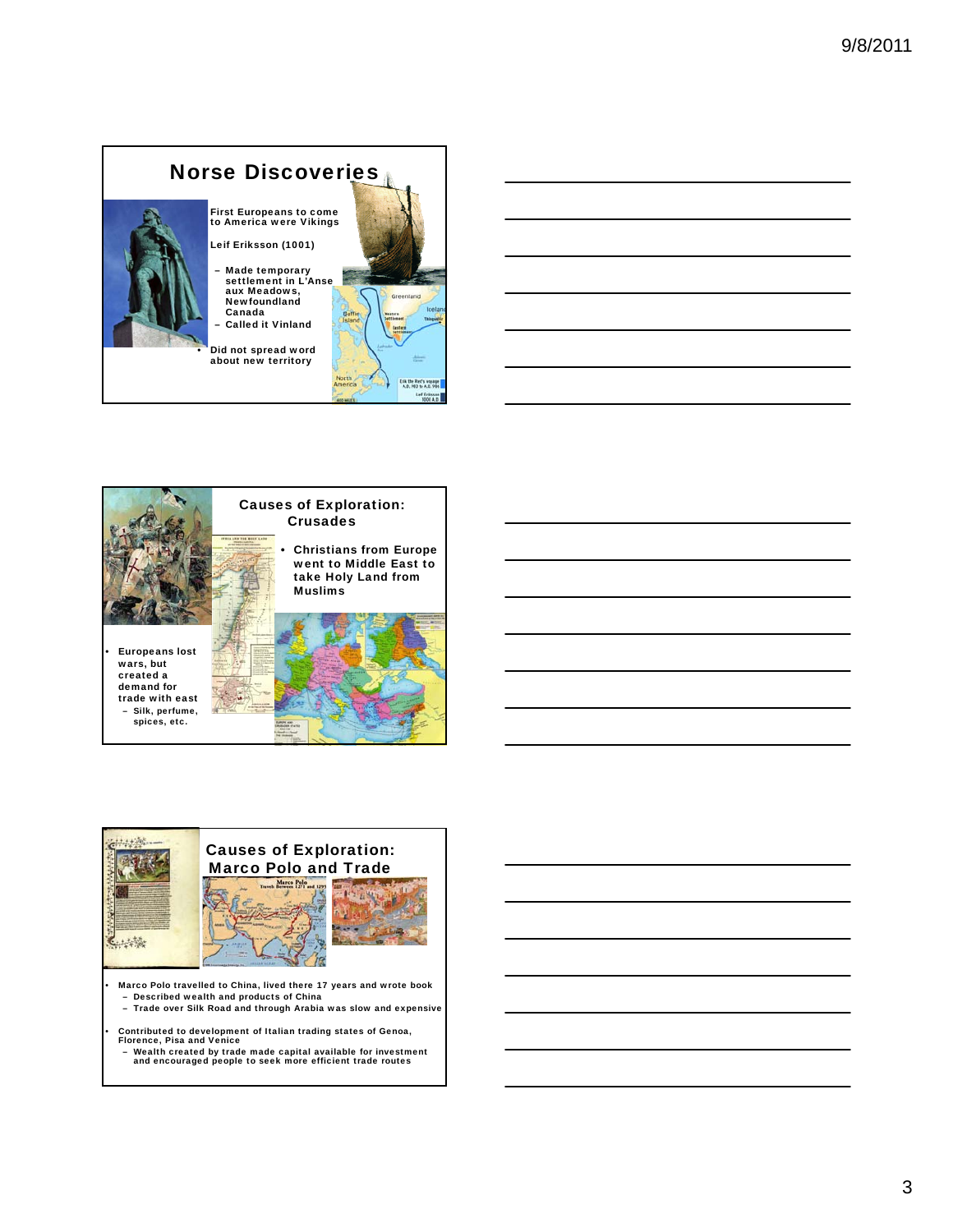







4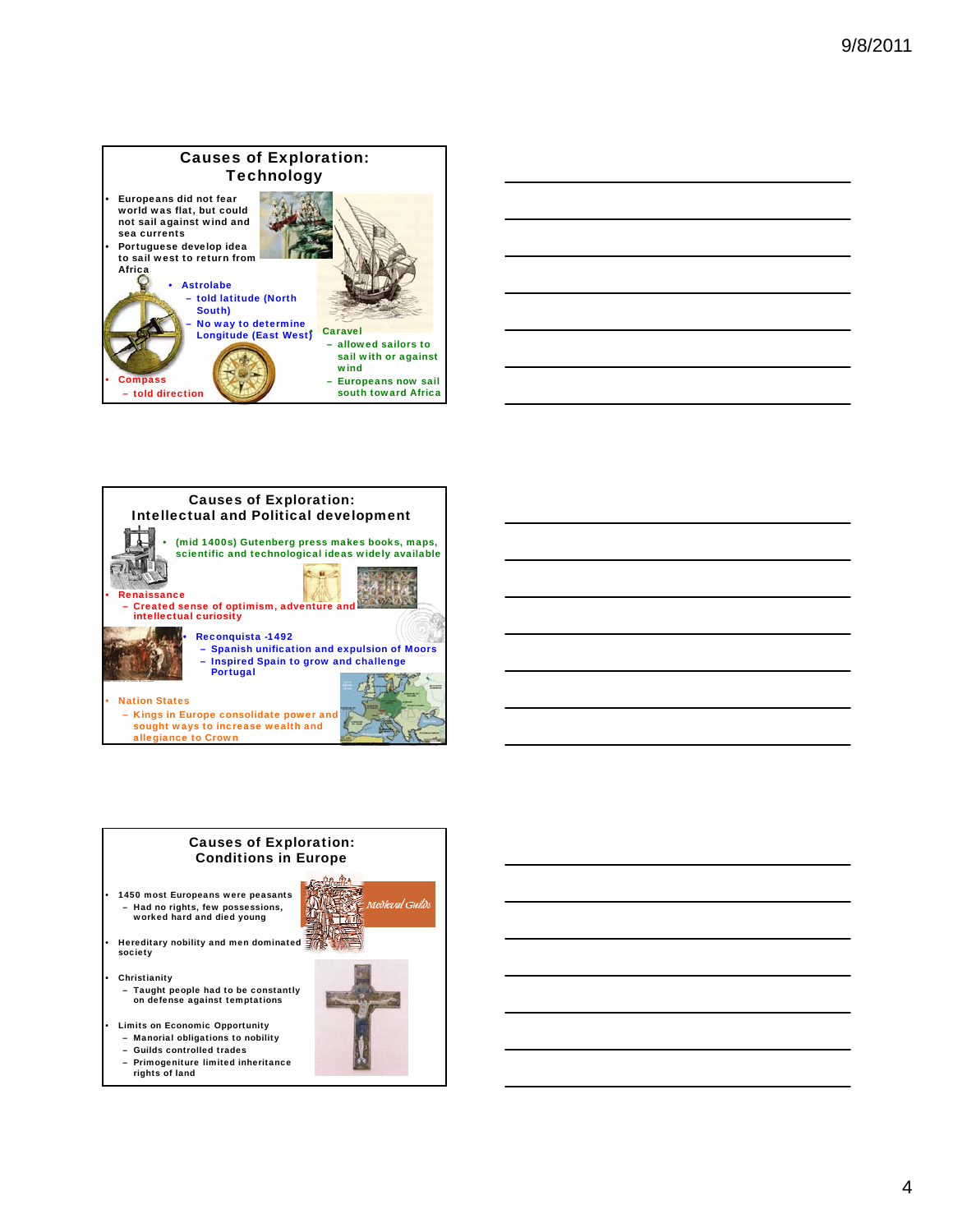# Europeans Enter Africa

- Europe was aware of sub-Saharan civilizations but no contact
- Portuguese establish trading posts on coast beginning in 1450s
	- Gold and slaves<br>– Slaves were use – Slaves were used on sugar plantations in Atlantic islands
	- Foundation for American plantation system
- Bartholomeu Dias rounded Africa in 1488
- Vasco da Gama made it to India by going south of Africa in 1498



#### Columbus Comes Upon a New World

- Columbus' plan was rejected by Portugal • King Ferdinand and Queen Isabella of Spain funded the voyage
- given ships Nina, Pinta and Santa Maria
- Columbus left Spain August 3, 1492, arrived October 12 – First land sighted was in Bahamas
- By 1494 Columbus decided to "subjugate by force of arms" the Taino, Arawak and Carib people



*Replicas of Nina Pinta Santa Maria on 500th Anniversary*

# When Worlds Collide

• Columbian Exchange – Exchange of people, products and ideas between Old and New Worlds.

• Ecosystems impacted – Intentional and unintentional spread of plants and animals

#### **Effect**

- Changed diet, living patterns, hunting, war, social systems of both worlds<br>
Foods (potatoes, maize, tomatoes, beans, sugar) were essential in<br>
helping Europe and Africa to grow.<br>
Cold and wealth change power and social s
	-
	-

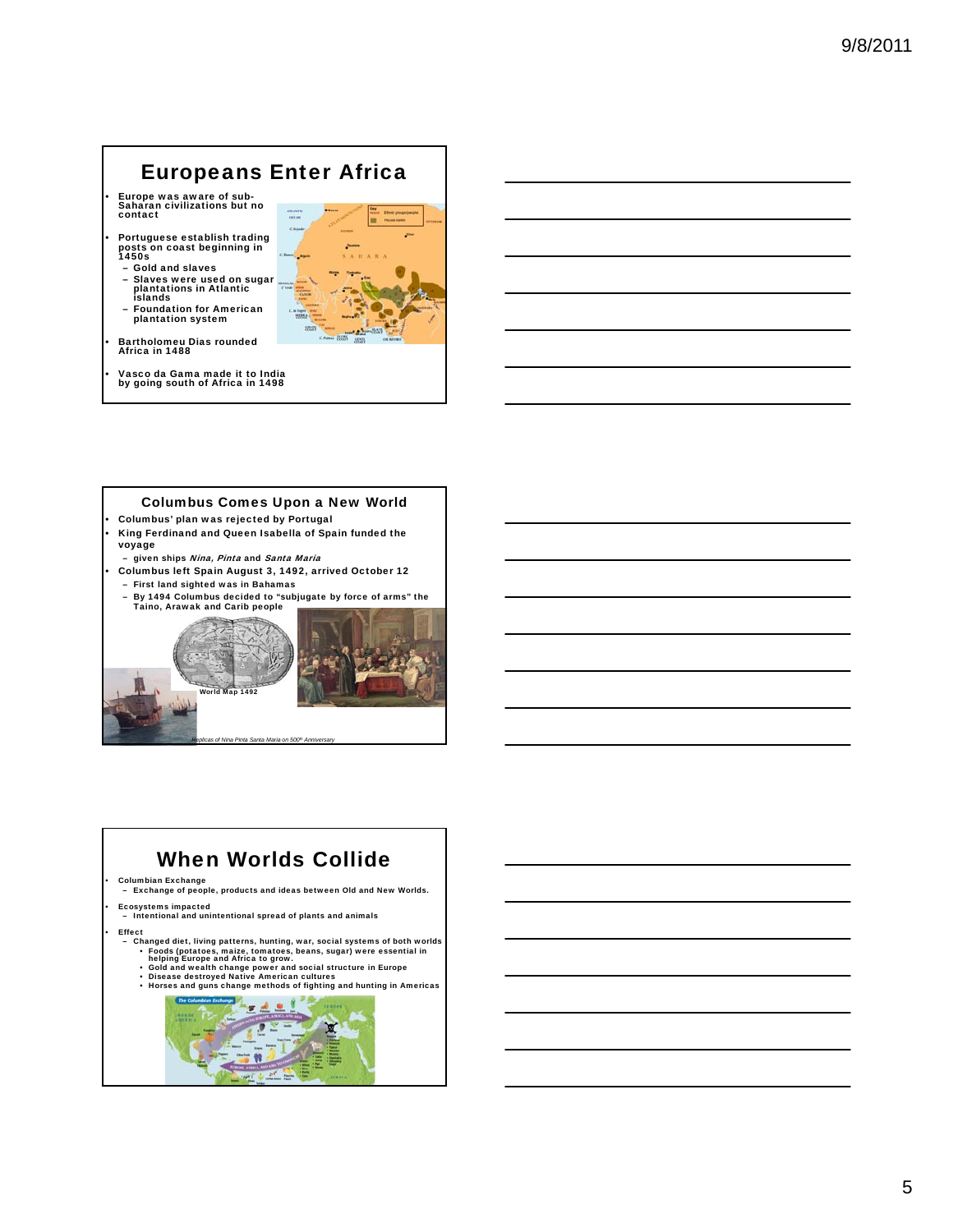## Treaty of Tordesillas

• 1493 Pope divides world between Spain and Portugal – Spain gets west of line (most of new territory), Portugal gets land east

### • 1494 – Treaty of Tordesillas

– Spain and Portugal agree to line







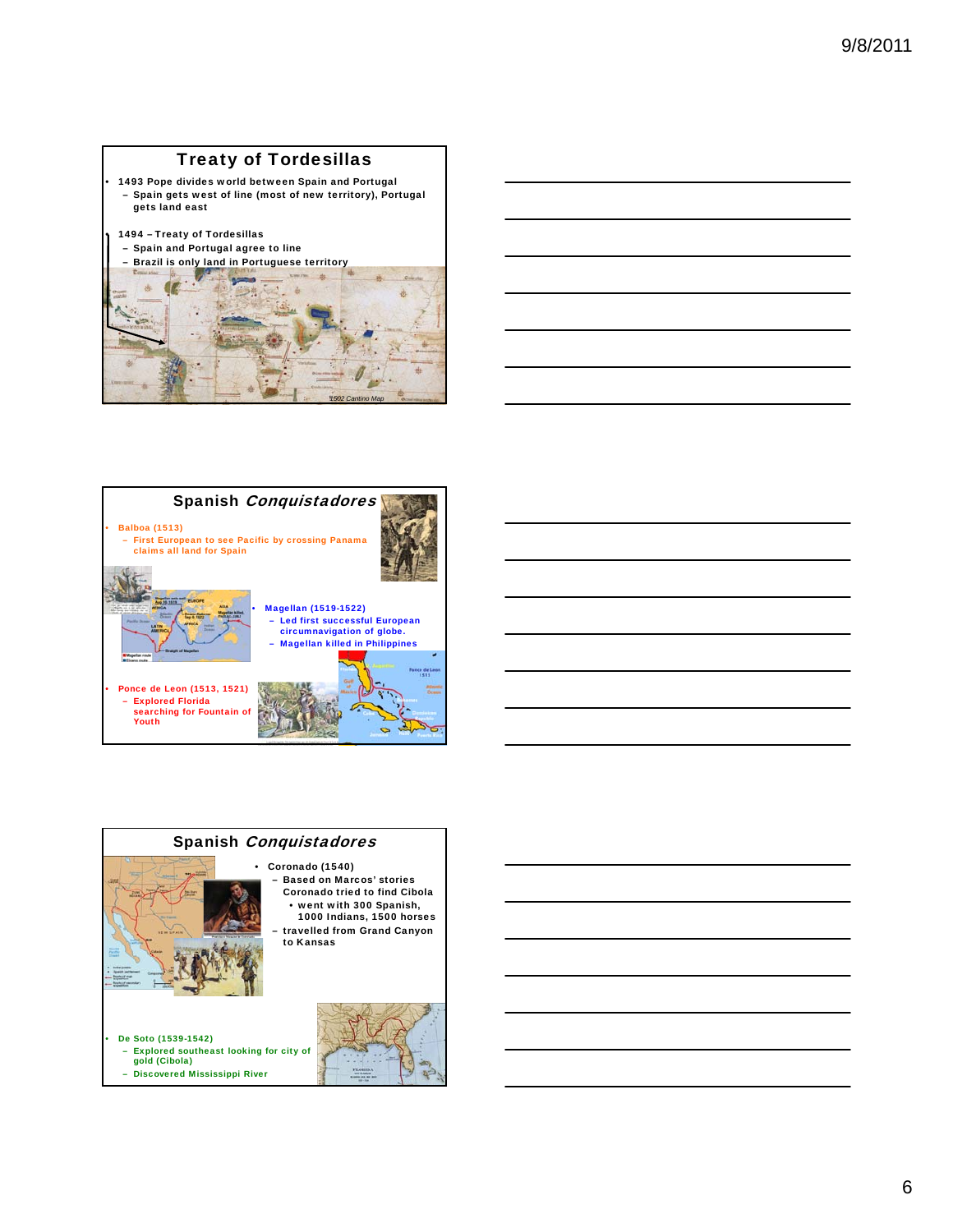

|                                                                                                                      | <u> 1989 - Andrea Santa Andrea Andrea Andrea Andrea Andrea Andrea Andrea Andrea Andrea Andrea Andrea Andrea Andr</u> |  |
|----------------------------------------------------------------------------------------------------------------------|----------------------------------------------------------------------------------------------------------------------|--|
| <u> Andreas Andreas Andreas Andreas Andreas Andreas Andreas Andreas Andreas Andreas Andreas Andreas Andreas Andr</u> |                                                                                                                      |  |
|                                                                                                                      | ,我们也不会有一个人的事情。""我们的人们是不是我们的人,我们也不会有一个人的人,我们也不会有一个人的人,我们也不会有一个人的人,我们也不会有一个人的人,我们也                                     |  |
|                                                                                                                      |                                                                                                                      |  |
|                                                                                                                      |                                                                                                                      |  |





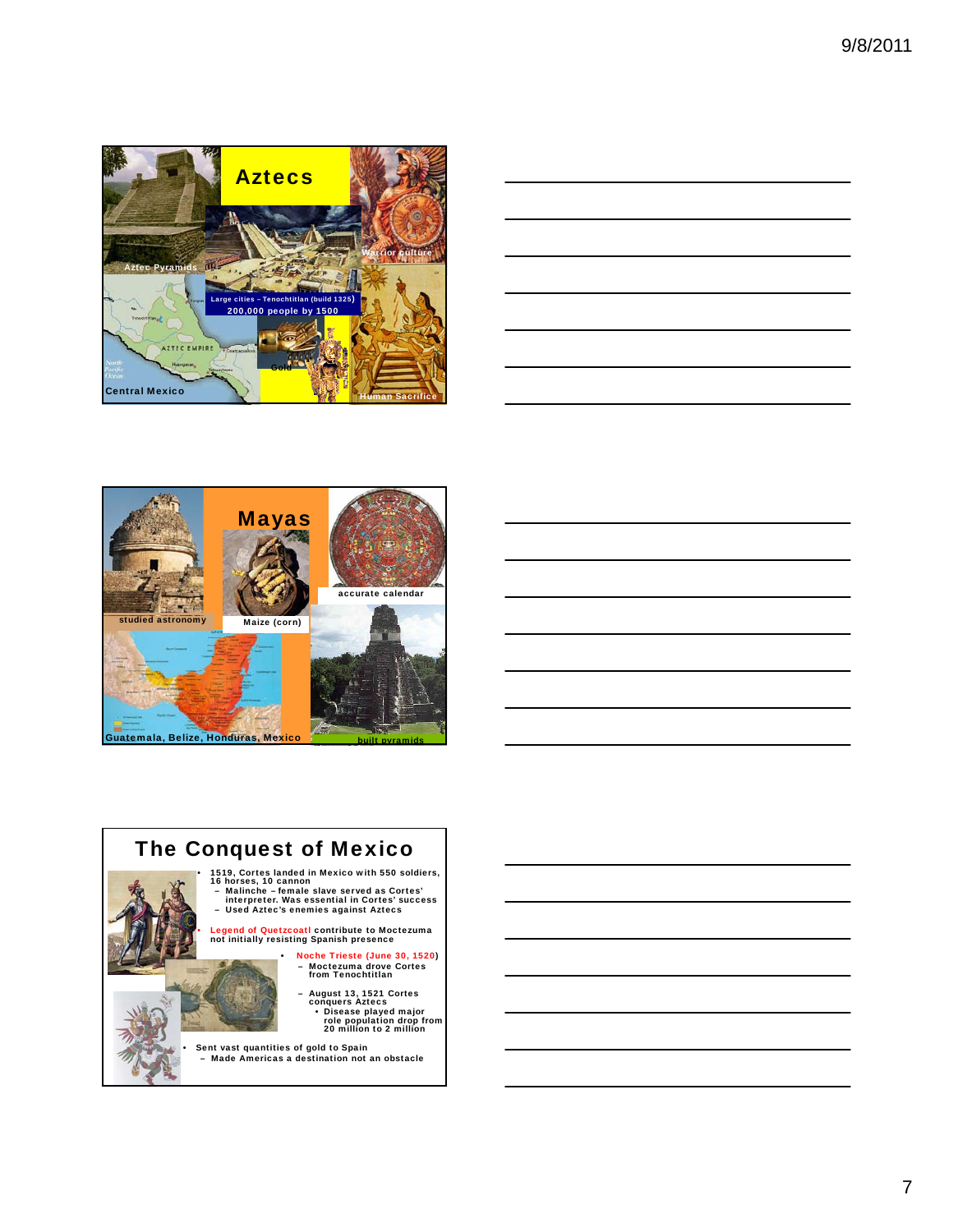



## Pizarro and Peru

- 1531 landed in Peru with 180 soldiers and 27 horses
- Incas gave Spanish 13,000 pounds of gold, 26,000 pounds of silver (worth \$187 million in May 2009)
- Pizarro and Cortes inspire other conquistadors to come looking for gold
- By 1600 gold and silver in new world created price revolution in Europe
	- Increased money supply led to development of capitalism and commercial banking



### Impact of Spain on Natives

• Disease killed most of Indian population – Smallpox was most devastating

• Incan population went from 9 million to 500,000



- King gave land and people who lived on it similar to feudal system
- Allowed forced labor
- evolves into Hacienda system • similar to plantations
- Bartolomé de Las Casas (1542)
- Wrote Destruction of the Indies
- Protested impact Spanish policies and treatment had on Native peoples

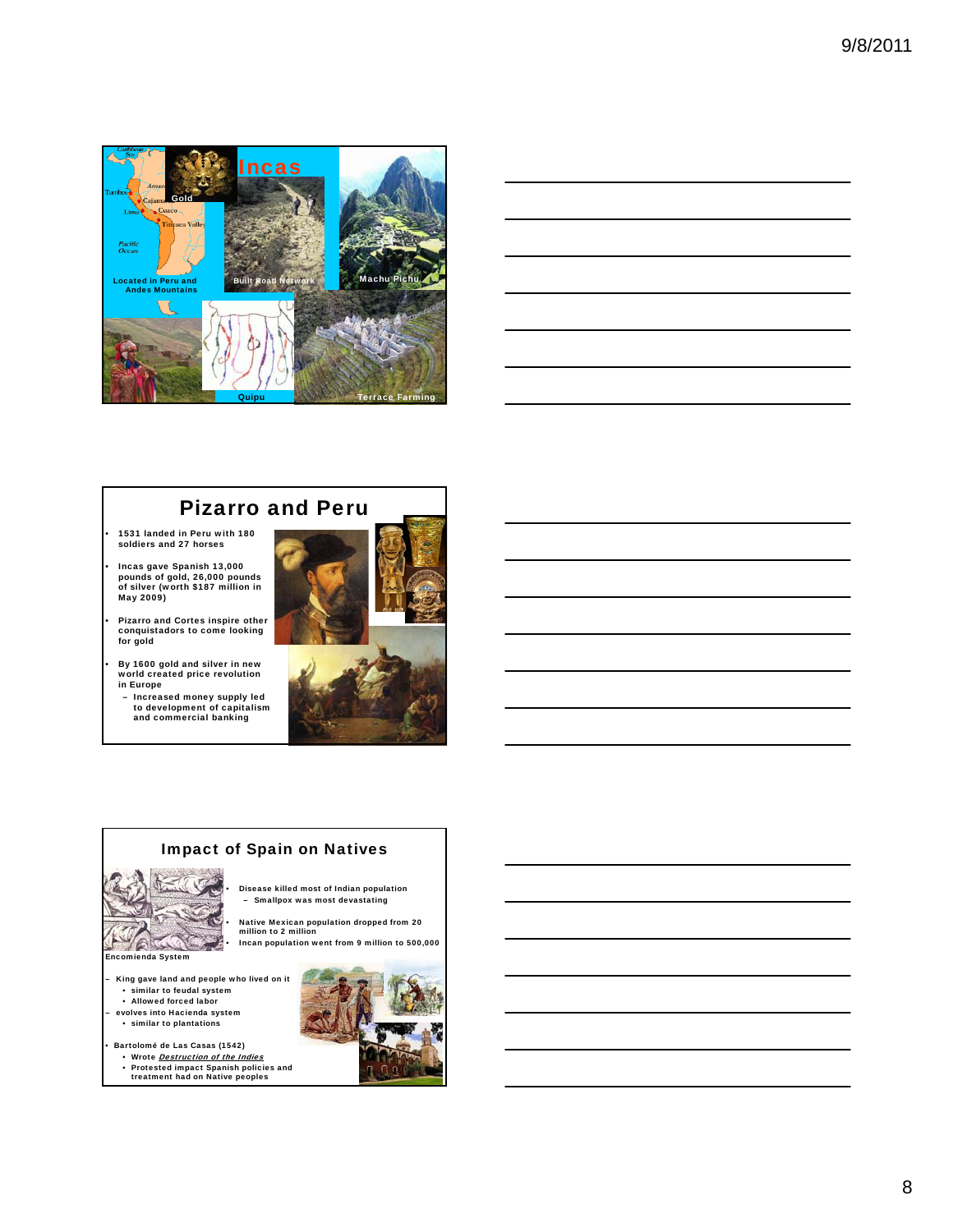#### • Threats from England and France Protecting New Spain

- England sent Cabot (1497-8) in search of Northwest Passage and explored Northeastern North America
- France sent Verrazano (1524) along east coast and Cartier (1534) down St. Lawrence River



Spain established forts and missions along borders to prevent other nations from taking their land

- First settlement St. Augustine, Florida 1565
- 1609 Santa Fe, New Mexico was founded

– Spain expanded settlements into Texas and California 1659 El Paso, Texas was



#### New Spain **QUEBEC New world colonies were** VICEROVALTY A Louis<br>OF NEW SPAIN STATES King's personal property **MONTH TELOPINA** • Viceroy **INT-DOMINGUE**<br>ANTO DOMINGO – Head of colonial government – Ruled on King's behalf **BUTARA**  $\geq$  Pará Settlers VICEROYALTY<br>OF BRAZIL Olinda<br>Recifes **CEROYALTY** Olive<br>MATO Behia<br>MATO Behia<br>GROSSO Behia<br>Chuquisaca GERAIS<br>São Paulo o<sup>Rio</sup> • Spanish married natives and incorporated native culture within the Spanish one • Spanish settlements were self أورا VICEROY ALTY aulo<br>São Al<sup>O</sup>da OCEAN **VDES** sufficient and had little contact **PACIFIC** RIO GR<br>DO SIT Buenos with outside world **Santia KIGEROLALAYA** • Indians were taught Spanish culture, religion, laws and .<br>San Julián languagePortuguese territory<br>Spanish territory trait<br>ListR